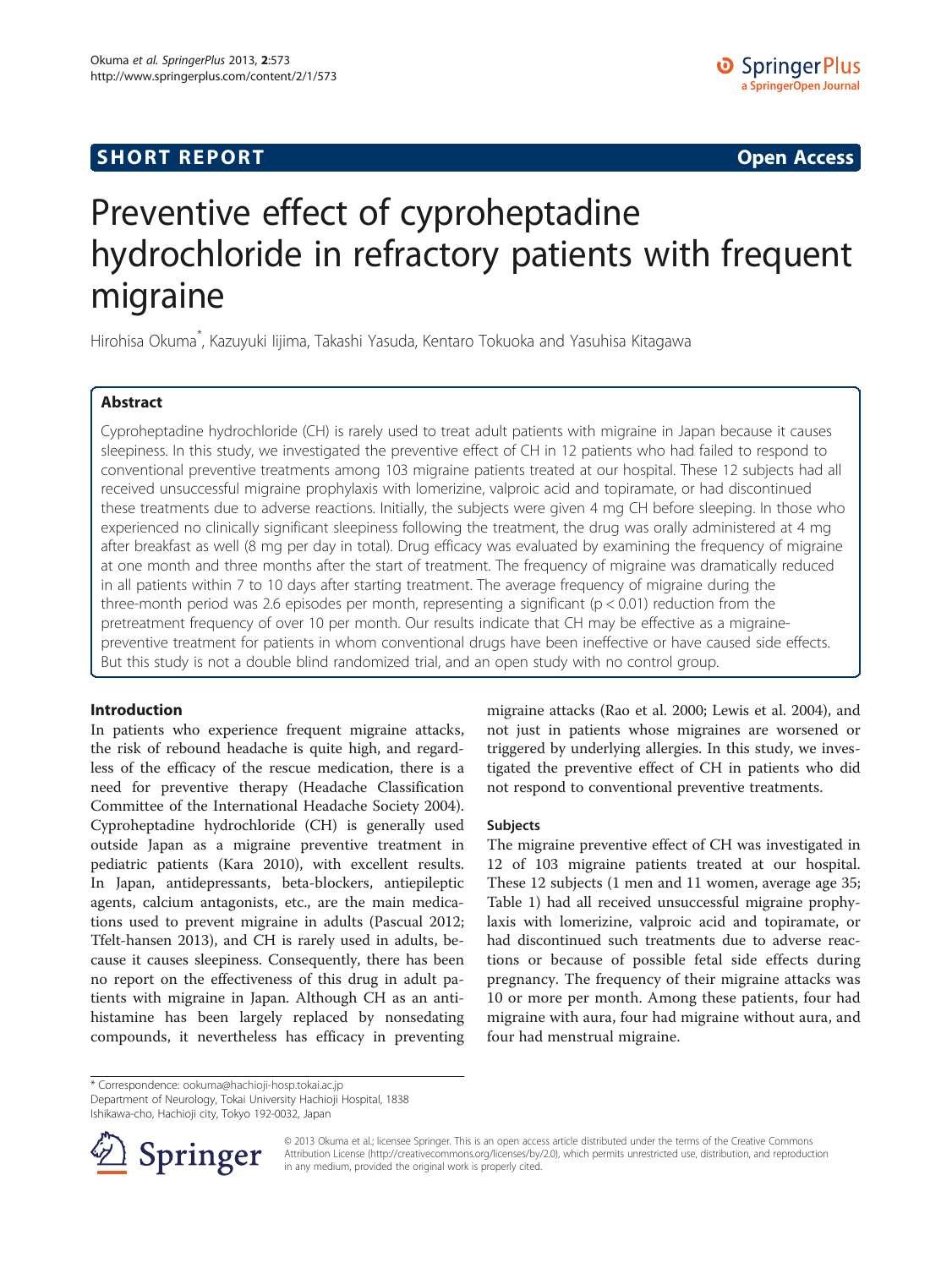#### <span id="page-1-0"></span>Table 1 Results of the use of cyproheptadine hydrochroride for in refractory migraine patients prophylaxis

| $n = 12$                                                      | Dose of cyproheptadine hydrocride |                   |
|---------------------------------------------------------------|-----------------------------------|-------------------|
|                                                               | 4 mg/day $(n = 8)$                | 8 mg/day $(n=4)$  |
| Gender                                                        | male: female 1:7                  | all female        |
| Average age                                                   | $34 + 6$                          | $36 + 5$          |
| Frequency of migraine<br>premedication                        | 8.7/month                         | $10.6/m$ onth     |
| Frequency of migraine one<br>month after start of treament    | 1.6/month                         | $1.2/m$ onth      |
| Frequency of migraine three<br>month after start of treatment | 3.1/month                         | 2.1/month         |
| Adverse reactions                                             | Body weight 28.6%                 | Body weight 25.0% |
|                                                               | Sleepiness 14.3%                  | Sleepiness 50.0%  |

## **Methods**

CH was orally administered in subjects who had received unsuccessful migraine prophylaxis with lomerizine hydrochloride, valproic acid, and topiramate, or who had encountered side effects with such treatments, or had contraindications. Because CH may cause sleepiness, CH 4 mg was initially given before sleeping. In those who experienced no clinically significant sleepiness following the treatment, the drug was orally administered at 4 mg after breakfast as well. Drug efficacy was evaluated by examining the frequency of migraine at one month and three months after the start of treatment. But this study is not a double blind randomized trial, and an open study with no control group.

## Results

The frequency of migraine was dramatically reduced in all patients within 7 to 10 days after starting treatment. No migraine attacks were observed in 9 of the 12 patients during 1 month after starting the drug. In two other patients, the frequency of monthly migraine attacks was reduced to 1. The average frequency of migraine attacks during three months was 2.6 times per month. These results indicate that CH is effective for preventing migraine. The incidences of adverse reactions were 60.7% for sleepiness and 30.3% for increased appetite. Sleepiness was alleviated by changing the dose regimen to administration of 1 tablet (4 mg) before sleeping. Weight gain caused by increased appetite did not develop into a problem after subjects were advised to pay more attention to their diet. The average frequency of migraine attacks before CH administration was 8.7 times per month, but this was decreased to 3.1 times per month at 3 months after the start of treatment in the group that received 4 mg per day. The average frequency of migraine attacks before CH administration was 10.6 times per month in the group that received 8 mg per

day, but this was decreased to 2.1 times per month after 3 months. Weight gain was similar in both groups, but sleepiness was more marked in the higher dose group, in which its incidence reached 50% (Table 1). The results of the Willcoxon's signed rank test were as follows. Two groups had a ρ-value of 0.01, and showed a significantly greater contribution than the premedication (Figure [1\)](#page-2-0).

## **Discussion**

A double-blind study for the migraine prophylaxis by propranol and CH is reported. Before (Rao et al. [2000](#page-3-0)), but our study, we performed all prophylaxis to the last, but protective efficacy for the migraine uses CH only to refractory patients with frequent migraine. Therefore, it was shown to our study that CH was effective for the refractory patients with frequent migraine.

Involvement of the trigeminal-vascular system (Mathew [2001](#page-3-0); Silberstein [2004\)](#page-3-0) is generally considered the most likely cause of migraine. According to this theory, release of serotonin from platelets induces cerebral vasoconstriction and decreases cerebral blood flow, inducing aura, including scintillating scotomata. Subsequent serotonin depletion leads to cerebral vasodilatation and stimulation of the trigeminal nerve, which extends around vessels such as intracranial large vessels and the dura mater, inducing neurogenic inflammation and thus triggering migraine (Ollat [1992](#page-3-0); Greek [2006](#page-3-0); Hammon & Hoyer [2008](#page-3-0)). There are seven types of serotonin receptors. The serotonin 1 and 2 receptors are involved in cerebral vasoconstriction, and the serotonin 1 receptor exists predominantly in cerebral blood vessels. Furthermore, several subtypes of the serotonin 1 receptor have been identified, and among them, the serotonin 1B and 1D receptors are considered to be involved in cerebral vasoconstriction and in causing migraine (Ferrari et al. [2001;](#page-2-0) Wolff et al. [2003;](#page-3-0) Filip & Bader [2009](#page-3-0)). It has also been shown that binding of serotonin to the serotonin 1D receptor at trigeminal nerve terminals inhibits release of vasoactive peptides, including calcitonin gene-related peptides.

CH, which we used in this study, is generally used for migraine in pediatric patients, but not adult patients. In addition to its antihistaminic action, CH exerts antiserotonin and anticholinergic actions, and antagonizes histamine and serotonin receptors. It does not inhibit or chemically inactivate release of histamine and serotonin, but competitively and reversibly antagonizes histamine and serotonin at receptor sites. Therefore, we conclude that CH showed superior prophylactic efficacy to commonly used drugs in our patients owing to its inhibition of the release of vasoactive peptides, including calcitonin gene-related peptides, with simultaneous inhibition of both serotonin 1B and 1D receptors and prevention of neurogenic inflammation caused by stimulation of the trigeminal nerve in patients with refractory migraine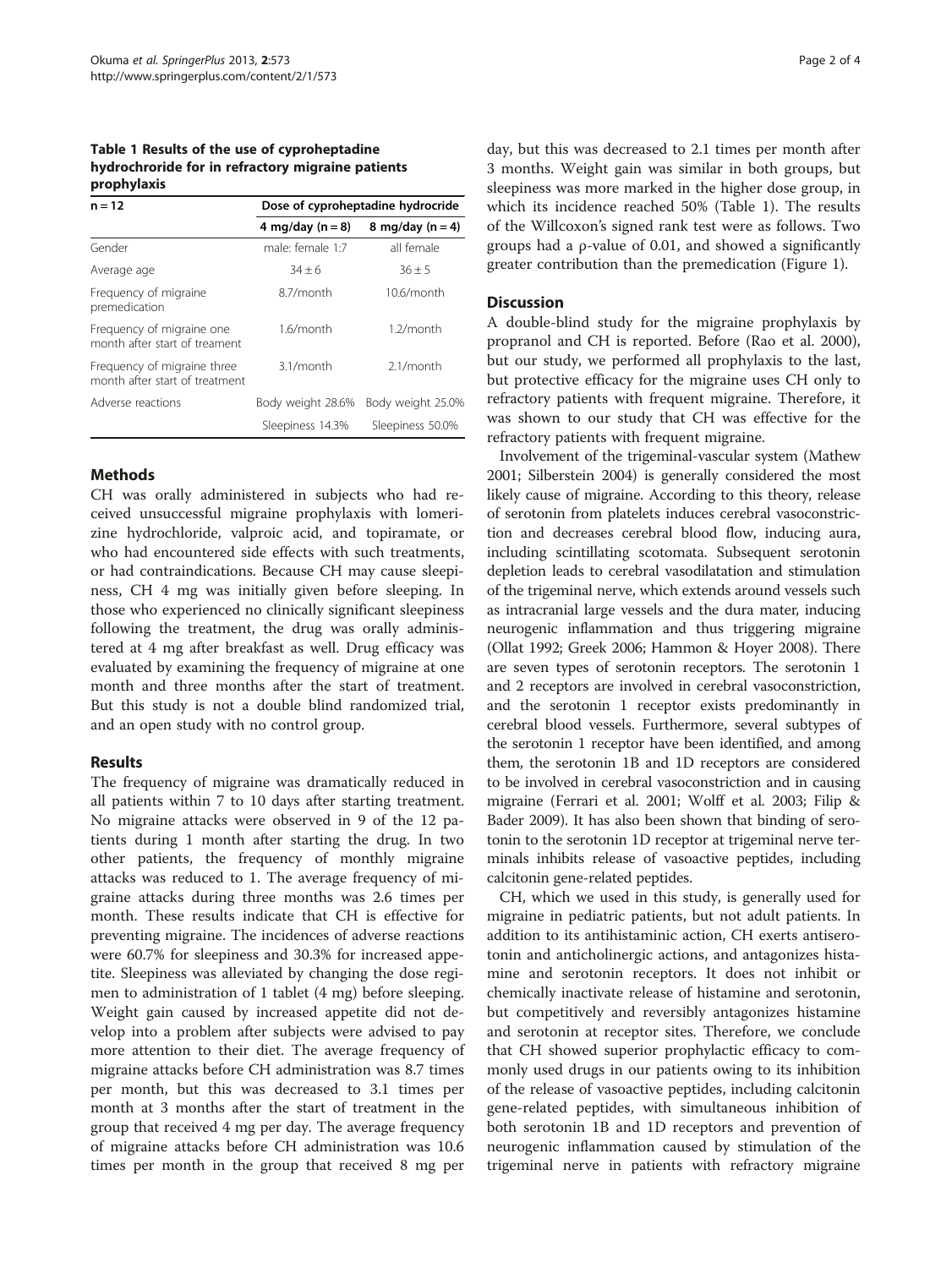<span id="page-2-0"></span>

(Villalon & Olsen [2009](#page-3-0)). Its greater efficacy in patients with allergic rhinitis and refractory migraine is considered to be attributable its antihistaminic action.

Based on the present results, we suggest that even adult patients who do not respond to multiple drugs currently used for migraine prophylaxis should be given preventive therapy with CH. However, since the antiserotonin action of CH is stronger than that of lysergic acid diethylamide (LSD), great care is needed to prevent the onset of visual hallucinations and confusion, especially at higher doses. Also, weight gain should be anticipated due to stimulation of the feeding center by the anticholinergic action of this drug. Long-term treatment with CH should be avoided.

#### Conclusions

Currently, antidepressants, beta-blockers, antiepileptic agents, and calcium antagonists are used in Japan to prevent frequent, intractable migraine in adults. The results of this study demonstrate that CH is effective as a migraine-preventive treatment for adult Japanese patients in whom such conventional drugs are ineffective or induce undesirable side effects.

#### Competing interests

The authors declare that they have no competing interests.

#### Authors' contribution

HO participated in designing the experimental setup, collected and analyzed the data and drafted the manuscript. KI participated in designing the experimental setup, participated in analyzing the data and drafted the manuscript. TY participated in designing the experimental setup, participated in analyzing the data and drafted the manuscript. KT participated in designing the experimental setup, participated in analyzing the data and drafted the manuscript. YK participated in designing the experimental setup, participated in analyzing the data and drafted the manuscript. All authors read and approved the final manuscript.

#### Received: 26 April 2013 Accepted: 15 October 2013 Published: 29 October 2013

#### References

Ferrari MD, Roon KI, Lipton RB et al (2001) Oral triptans-serotonin 5-HT(1B/1D) agonists-in acute migraine treatment: a meta-analysys of 53 trials. Lancet 358:1668–1675